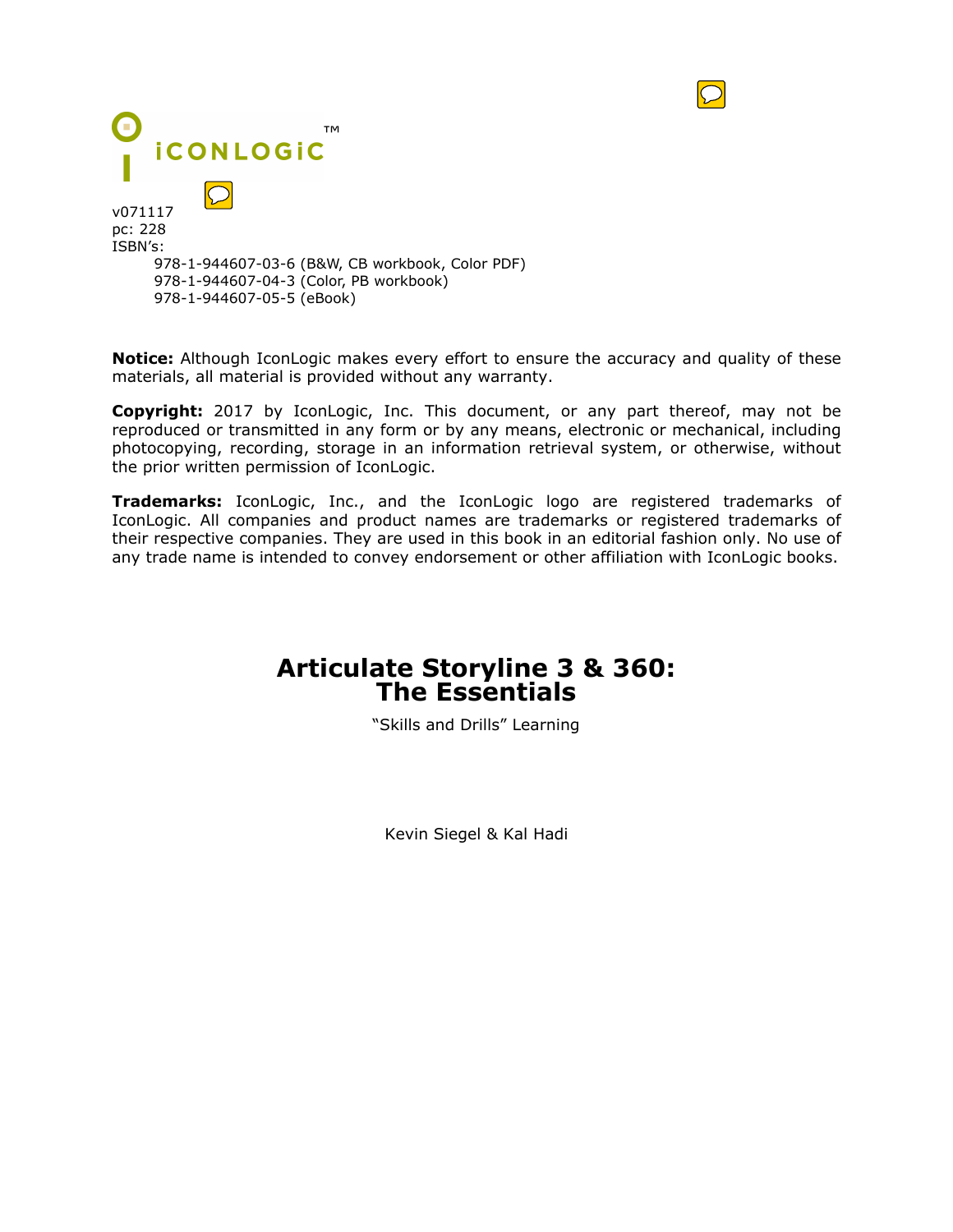

- 4. Set the Size and Position of the resized image.
	- $\Box$  right-click the logo and choose Size and Position

The Size and Position dialog box opens.

- $\Box$  from the left side of the dialog box, select Size
- $\Box$  from the Size and rotate area, change the Height to 70

#### $\Box$  change the Width to 189

| Size and rotate | 10 C F |        |  |
|-----------------|--------|--------|--|
| Height:         |        | Width: |  |
|                 |        |        |  |
| Rotation:       |        |        |  |

- $\Box$  from the left side of the dialog box, select **Position**
- $\Box$  from the **Position on slide** area, change the Horizontal to **0**
- $\Box$  change the Vertical to 465

| Position on slide |       |   |       |                 |  |
|-------------------|-------|---|-------|-----------------|--|
| Horizontal:       |       | ÷ | From: | Top Left Corner |  |
| Vertical:         | 465рх | ۰ | From: | Top Left Corner |  |

#### 5. Add Alternative Text.

 $\Box$  from the left side of the dialog box, select Alt Text

□ in the Alternative text field, type Credit Score e-Coach Logo



#### $\Box$  click the **Close** button

If your learner is visually impaired, the Alternative text you just added will be read aloud by a screen reader (such as JAWS or HAL). It is a best practice to always add Alternative text to images and is required if you are creating accessible eLearning.